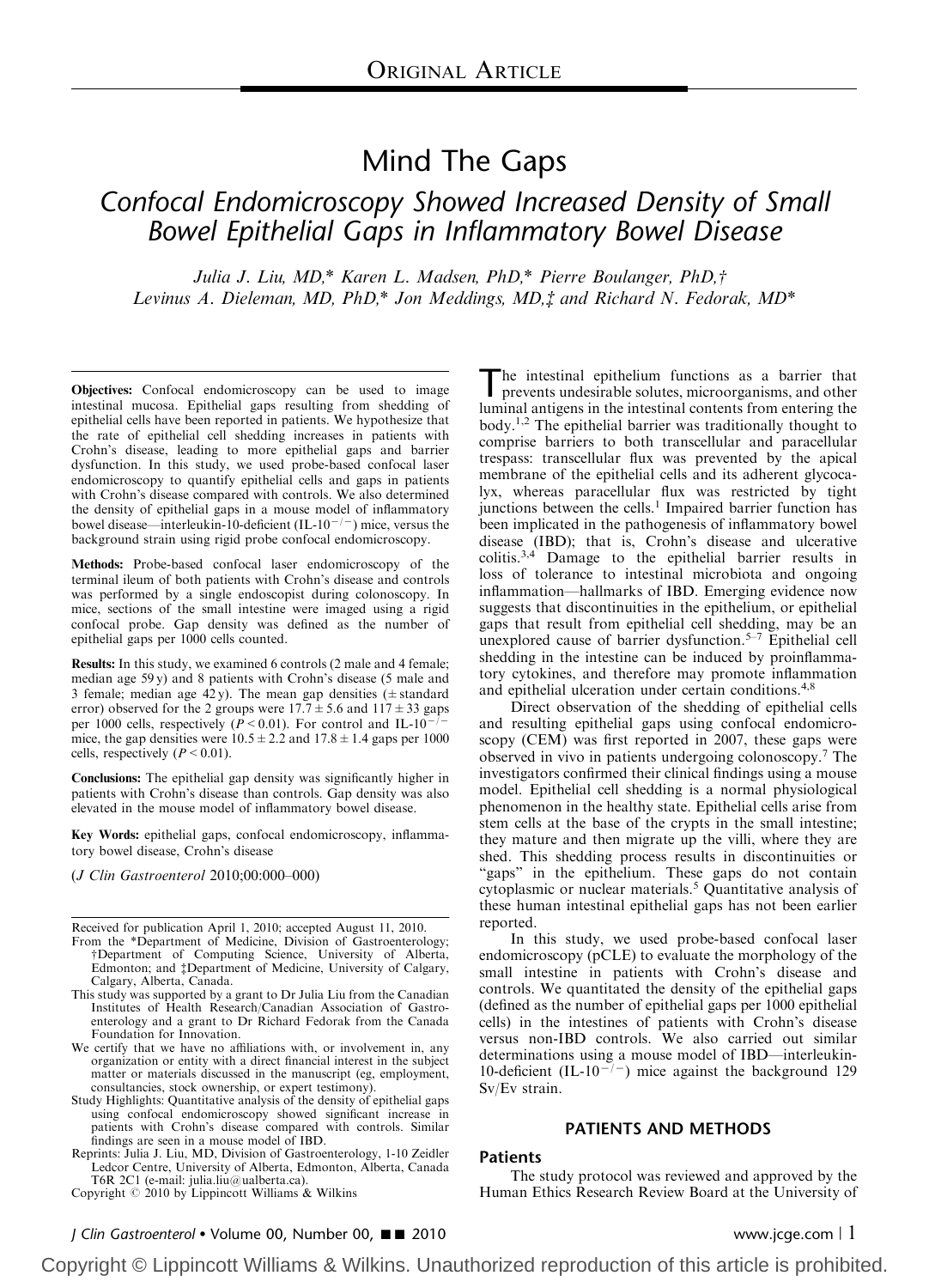Alberta. The study inclusion criteria were serial patients more than 18 years of age undergoing colonoscopy; the disease group consisted of patients with a known diagnosis of Crohn's disease, and the control group consisted of patients undergoing colonoscopy for non-IBD-related indications (evaluation of irritable bowel symptoms or bleeding). Exclusion criteria were allergies to fluorescein or shellfish, pregnancy or breast-feeding, and impaired renal function (creatinine level  $>100 \text{ mM}$ ).

## Mouse Strains

The mouse model of IBD used here was the IL- $10^{-/-}$ knockout mouse, a homozygous IL-10-deficient strain generated from a 129 Sv/Ev genetic background. These mice display normal intestinal permeability and do not develop colitis if raised under germ-free (axenic) conditions.<sup>9</sup> However, if they are raised under conventional (nonaxenic) conditions, these mice universally develop colitis (beginning at 8 to 12 wk of age), along with abnormal intestinal permeability.<sup>10</sup> Mice from the background of 129 Sv/Ev strain were used as controls for the CEM imaging experiments described below.

### Confocal Endomicroscopy

### Patients

pCLE was performed for all patients by a single endoscopist using Cellvizio Ultra-High Definition coloflex miniprobes (Mauna Kea Technologies, Paris, France) after the method was reported earlier by Hsiung et al.<sup>11</sup> The ultra-high definition coloflex confocal miniprobe has a resolution of  $1.4 \mu m$  and a representative image of the healthy small intestine is shown in Figure 1A.

Conscious sedation with midazolam and fentanyl was used as part of each procedure (with standard cardiopulmonary monitoring). An antispasmodic agent (glucagon) was used whenever necessary, to reduce the creation of movement artifacts. After colonoscopic intubation of the terminal ileum, 5 mL of intravenous fluorescein (10% solution) was administered to the patient. After the administration of fluorescein, 5 to 10 endoscopically normal-looking mucosal areas in the terminal ileum were imaged with the pCLE using the confocal probe. We elected to image only normal-looking mucosa as endoscopically inflamed areas (ileitis or ulcers) had significant architectural distortions. The epithelial lining could not be adequately discerned in most images; therefore, we made continuous video recordings of CEM of normal-looking mucosa for approximately 10 minutes. To ensure minimal mechanical trauma to the mucosa, the endoscopist performing pCLE placed the confocal probe in light contact with the intestinal mucosa. The imaged areas were biopsied and sent for pathology for light microscopy evaluation.

The analysis of the confocal images was conducted in a blinded manner. Each patient had a minimum of 3000 confocal images collected and stored. The confocal endoscopy videos were reviewed and images of sufficient quality were analyzed. A sufficient quality image is defined as en face views of the villi with at least 75% of the surface visualized. Adequate images were then scrambled for counting of the epithelial gaps and epithelial cells. The images were counted by a research assistant blinded to the status of the patients. The epithelial gaps and cells counted were recorded and the epithelial gap densities were calculated.



FIGURE 1. A, Representative probe-based confocal laser endomicroscopy (pCLE) image of the small intestine of a control patient (a cross-sectional view of the villus in the vertical plane). B, Representative pCLE image of the small intestine of a patient with Crohn's disease (en face view). The white arrow heads indicate several pairs of epithelial gaps in the villi.

#### Mice

CEM was performed in mice with the FIVE 1 (Fluorescence In Vivo Confocal Endomicroscopy System; Optiscan Pty. Ltd., Notting Hill, Victoria, Australia). The probe has a resolution of  $0.7 \mu m$  with a field of view of  $500 \times 500$  µm. For both strains, we used 8-week-old mice (before the onset of colitis in the IL-10<sup>-/-</sup> strain) for confocal imaging. The mice were housed in a standard animal facility with a 12-hour light/dark cycle. Fifteen IL-10<sup>-/-</sup> mice and 10 129 Sv/Ev mice were used. We elected to use more IL-10<sup>-/-</sup> mice, as we anticipated greater variations in the density of the epithelial gaps in the IBD strain mice. To completely eliminate movement artifacts, we performed rigid probe CEM on mice immediately after cervical dislocation. A midline abdominal incision (2 cm) was made at this time, and a segment of the terminal ileum was exteriorized, flushed with normal saline, and opened longitudinally along the antimesenteric border using cautery. The tissue was stained topically with 0.5 mmol/L of acriflavinee hydrochloride and then washed with normal saline. Topical acriflavine was chosen as the staining agent for the following reasons: (1) acriflavine stains the nuclei of cells in the intestine, which allows us to determine the epithelial gaps, using methods reported earlier by Kiesslich et al<sup>7</sup>; (2) the duration of staining using acriflavine is much longer than intravenous fluorescein (which dissipates after 30 min); (3) the intensity of the stain is relatively stable for acriflavine, making reconstruction of the 3-dimensional (3D) images possible; and (4) ease of administration for

# $2 \mid$  www.jcge.com  $\degree$  2010 Lippincott Williams & Wilkins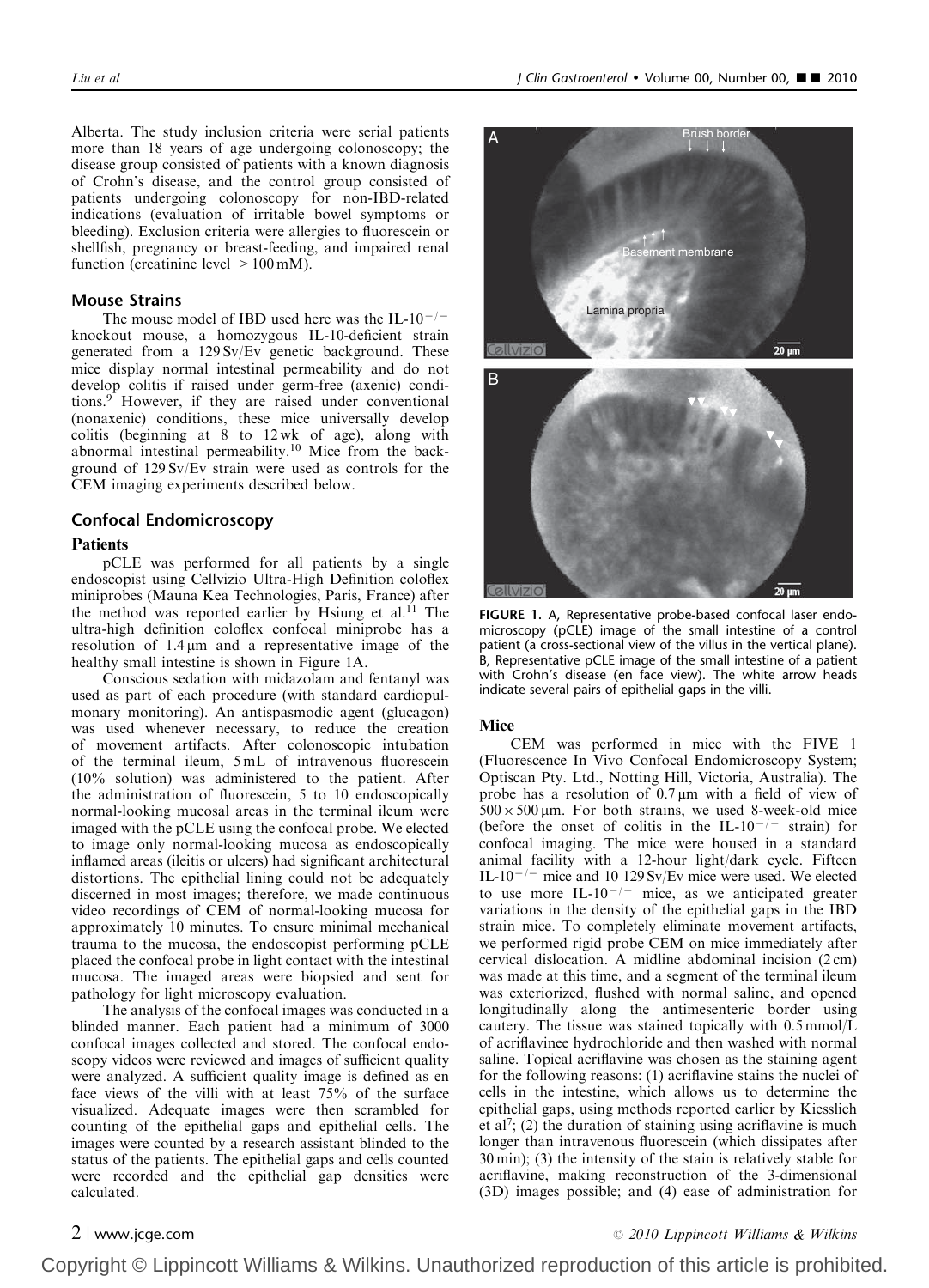acriflavine (topical spray) versus fluorescein (tail vein injection). Serial cross-sectional images along the z axis of the tissues (z-stacks) were obtained using the rigid probe CEM system. In each case, 3 to 5 images were taken within a  $500 \times 500 \,\mu m$  field of view along a 2 cm segment of terminal ileum, 5 cm proximal to the cecum. Typically, the resulting z-stacks consisted of 20 to 30 cross-sectional images of tissue 0 to  $70 \mu m$  below the upper tip of the villi.

These z-stacks were then digitally aligned and the features extrapolated to create a surface relief of the relevant segment of the small intestine. Interpolation of the 2D frames in each stack was done by an imaging expert (Boulanger) using feature-guided, shape-based image reconstruction software (VolView 3.0, Kitware Inc, Clifton Park, NY). The 3D relief images were then analyzed to isolate and quantify the shape, extent, and position of each of the lesions left behind in which cells had been shed (ie, the epithelial gaps). In this study, 3D images were generated only from the rigid-probe CEM mouse model data.

### Statistical Analysis

We have carried out analysis of continuous variables using the Wilcoxon rank-sum test with the Statistical Analyzing System (SAS software, Cary Institute, Cary, NC). Each continuous variable was expressed as the mean value  $\pm$  the standard error. A P value of less than 0.05 was considered significant; all tests were 2-tailed.

#### RESULTS

# **Patients**

The control group enrolled 6 patients with a median age of 59 years (range: 42 to 71 y). The study group had 8 patients with Crohn's disease with a median age of 42 years (range: 29 to 69 y). The control group consisted of 2 male and 4 female patients, whereas the Crohn's disease group consisted of 5 male and 3 female patients. The characteristics of the patients are summarized in Table 1. In the control group, 2 patients underwent colonoscopy for colon cancer screening and 4 others had symptoms of irritable bowel syndrome. In the Crohn's disease group, 5 patients took 5-aminosalicylic acid compounds, 2 were on immunomodulators, and 1 was treated with biological agents. Of

| TABLE 1. Patient Characteristics of the Study and Control Group |
|-----------------------------------------------------------------|
|-----------------------------------------------------------------|

|                                         |    | <b>Controls</b> Crohn's Disease |
|-----------------------------------------|----|---------------------------------|
| Age (median)                            | 59 | 42                              |
| <b>Sex</b>                              |    |                                 |
| Male                                    |    | 5                               |
| Female                                  | 4  | 3                               |
| Race                                    |    |                                 |
| White                                   | 5  | 8                               |
| Nonwhite                                |    | $\Omega$                        |
| Indication for colonoscopy              |    |                                 |
| <b>IBS</b>                              | 3  |                                 |
| Bleeding                                | 3  |                                 |
| Evaluation of clinical symptoms         |    | 3                               |
| Follow-up or surveillance               |    | 5                               |
| Treatment                               |    |                                 |
| 5 ASA                                   |    | 5                               |
| Immunomodulator                         |    | 2                               |
| <b>Biologics</b>                        |    |                                 |
| IBS indicates irritable bowel syndrome. |    |                                 |

the 8 patients with Crohn's disease, 3 patients had active disease, and the remaining 5 were in remission. The 3 active patients underwent colonoscopy for the evaluation of clinical symptoms, whereas the other 5 patients had colonoscopy for follow-up or surveillance of dysplasia. Endoscopic findings of patients with Crohn's disease were: 2 patients had ileitis, 1 patient had moderate pancolitis, 4 patients had proximal colitis, and 1 patient had distal colitis. pCLE imaging of the terminal ileum was done on only normal endoscopic appearing areas in the terminal ileum.

The indications for colonoscopy in the control group were symptoms of irritable bowel syndrome (abdominal pain, diarrhea, and constipation) for 3 patients, and bleeding (either rectal bleeding or a positive fecal occult stool test) for the 3 other patients. In all cases, images of the terminal ileum were continuously recorded at 10 cm proximal to the ileocecal valve. We reviewed a total of 44,166 pCLE images (2D) of the terminal ileums from patients, and 1960 of these images were of sufficient quality to be analyzed. Only adequately imaged villi—defined as villi with 75% of their surface area visualized in the stacks of 2D pCLE images—were used in subsequent analysis.

Epithelial gaps appeared as hyperdense areas between the epithelial cells on pCLE images, because of leakage of the intravenously administered fluoroscein contrast material through the intercellular space. Individual epithelial gaps were counted only if they were found in at least 3 sequential 2D confocal images. Conventional light microscopy of the intestinal biopsies in all patients showed normal villous architecture. We were unable to accurately count the epithelial gaps on histologic specimens because of fixation and section artifacts. Representative control and Crohn's disease 2D pCLE images of the small intestine are shown in Figures 1A and B, respectively. To quantitate epithelial gap density, the total number of epithelial cells and epithelial gaps for each villus were manually counted for 10 villi from each patient. For each of these 10 adequately-imaged villi, the gap density was calculated as the number of gaps divided by the number of epithelial cells counted, normalized to a count of 1000 cells; thus, gap density is here defined as the number of gaps per 1000 epithelial cells. As shown in Figure 2, the gap density (mean  $\pm$  standard error) for the control patients was found to be  $17.7 \pm 5.6$  gaps per 1000 cells. In patients with Crohn's disease, the calculated gap density was significantly higher,  $117 \pm 33$  gaps per 1000 cells ( $P < 0.01$  for the Wilcoxon signed-rank test).

### Mice

We carried out 3D reconstructions of the 2D crosssectional CEM images obtained from the mouse intestine. These 3D reconstructed images allowed clear differentiation of epithelial gaps from goblet cells. The analysis was done on villi that were adequately imaged, defined as en face villi images showing 75% of villi surfaces on the CEM images. These villi images from each animal were manually counted, to determine the total number of epithelial cells and epithelial gaps. Representative epithelial gaps and goblet cells in the mouse terminal ileum seen on CEM are shown in Figure 3. Each villus was found to have a mean total of  $177 \pm 4$  epithelial cells for the control mice and  $212 \pm 14$  epithelial cells for the IL-10<sup>-/-</sup> mice. The mean gap density (mean  $\pm$  standard error) was determined to be  $10.5 \pm 2.2$  gaps per 1000 cells for the 129 Sv/Ev (normal) mice. The mean gap density of the IL-10<sup>-/-</sup> mice was

 $\degree$  2010 Lippincott Williams & Wilkins www.jcge.com | 3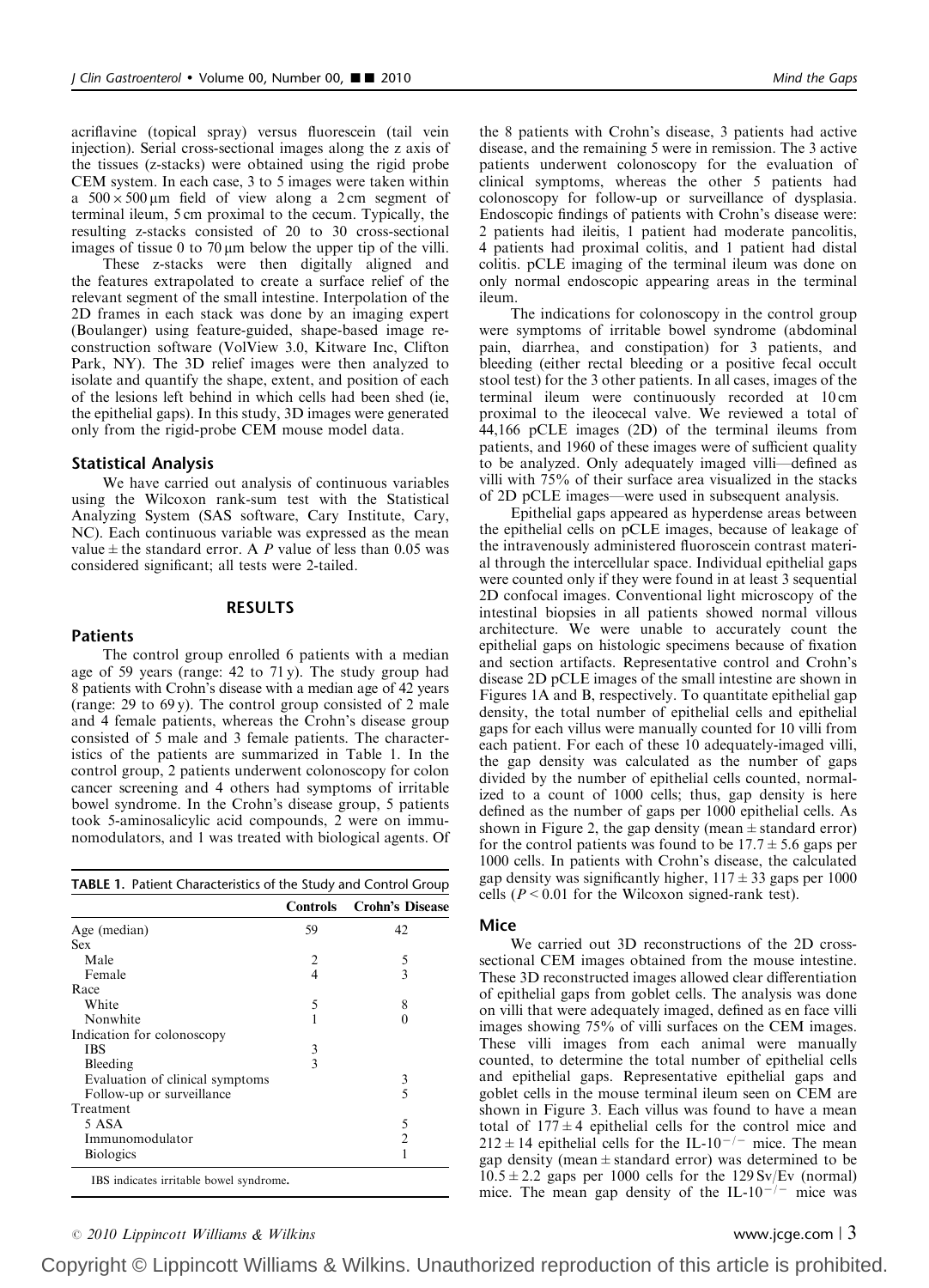

FIGURE 2. Measured intestinal epithelial gap densities for human controls and patient with Crohn's disease. Epithelial gap density is expressed as the number of gaps per 1000 cells. The P value is from a comparison of means using a Wilcoxon signed-rank test. IBD indicates inflammatory bowel disease.

significantly higher,  $17.8 \pm 1.4$  gaps per 1000 cells ( $P \le 0.01$ ) for the Wilcoxon signed-rank test).

Representative 3D CEM images of the small intestines of control and IL-10<sup>-/-</sup> mice are shown in Figures 4A and B, respectively. The gap densities for the 2 mouse strains are compared graphically in Figure 5.

### **DISCUSSION**

This study examined the density of epithelial gaps in patients with Crohn's disease and controls using pCLE. We also performed CEM in a mouse model of IBD and its background strain to quantitate the epithelial gap densities. The densities of epithelial gaps were analyzed from the confocal images (both pCLE in patients and CEM in mice) and manual counting of epithelial cells and gaps. Our data



FIGURE 3. Representative epithelial gap and goblet cell in the mouse terminal ileum seen on confocal endomicroscopy. A is a 3D reconstruction image from a series of 25 z-stacks of the mouse terminal ileum. The boxed areas in (A) are shown at higher magnification in (B) and (C). White arrow head in (B) indicates epithelial gap whereas white arrow in box (C) indicates a goblet cell.

indicate that the epithelial gap density is significantly increased for patients with Crohn's disease. Elevated epithelial gap densities were also observed in the IL-10<sup>- $/-$ </sup> (IBD model) mice, compared with background 129 Sv/Ev mouse-strain.

This study is the first quantitative analysis of epithelial gap density, an indicator of epithelial cell shedding in the small intestine. We found that the epithelial gap density is significantly elevated in the intestinal epithelium of patients with Crohn's disease compared with controls. This increased epithelial cell shedding in Crohn's disease is believed to be cytokine-mediated. In particular, tumor necrosis factor- $\alpha$  (TNF- $\alpha$ ) is an important inflammatory mediator of IBD and has been shown to induce a significant rise in epithelial cell shedding in a mouse model, $<sup>7</sup>$  and</sup> increase intestinal permeability.12–16 In addition, an anti-TNF monoclonal antibody, infliximab, has been widely used to induce and maintain remission for patients with Crohn's disease, and was shown to normalize intestinal permeability.<sup>17</sup> Other therapeutic evidence provides further links between proinflammatory cytokines and alterations in intestinal barrier function.12–16

In pCLE images of patients' intestines, epithelial gaps seem to be hyperdense because of leakage of the intravenously administered fluoroscein through the intercellular spaces. Thus, the appearances of epithelial gaps are quite different than epithelial cells or goblet cells. However, in CEM images of mice, differentiating epithelial gaps from goblet cells in the acriflavine-stained 2D confocal images can be challenging. As acriflavine is a nuclear stain, goblet cells seem to be hypodense in 1 plane of the 2D confocal images because their nuclei are usually located more basally than the surrounding epithelial cells. Two criteria that allow for easier differentiation in the mouse model have been described by Kiesslich et al.<sup>7</sup> First, goblet cells have a distinctive architecture, a rather flat apical surface, a mucin granule at the center of the cell, and a nucleus near the basal pole. Second, the goblet cells resemble a target (concentric circles) in the en face view. In contrast, epithelial gaps do not contain a nucleus and seems relatively uniform from all angles of view. The confirmation of these criteria to differentiate epithelial gaps from goblet cells is done in samples from  $Math1^{\text{Ainstein}}$  mice, a strain with an intestine-specific mosaic deletion of Math1 that results in the elimination of 90% of goblet cells from the terminal ileum<sup>18</sup>

The role that epithelial gaps play in relation to maintenance of the intestinal mucosal integrity and the ways in which increased gap density might contribute to barrier dysfunction are being investigated. For instance, Kiesslich et al<sup>7</sup> have reported that  $TNF-\alpha$  infusion induced a significant rise in epithelial cell shedding in a mouse model. The loss of barrier function is likely to be significant, as epithelial gaps can account for 3% of the surface area in the intestine. In this study, we examined IL- $10^{-/-}$  mice at 8 weeks of age, just before the development of colitis under nonaxenic conditions. The elevated epithelial gap density that we observed in these mice indicates that epithelial cell shedding may be another mechanism contributing to altered intestinal permeability.

Our observation that these IL-10<sup>-/-</sup> mice had significantly higher epithelial gap densities suggests that a higher rate of epithelial cell shedding and turnover was occurring, likely mediated by cytokine-induced apoptosis. The increased gap density certainly could contribute to the

# 4 | www.jcge.com **2010** Lippincott Williams & Wilkins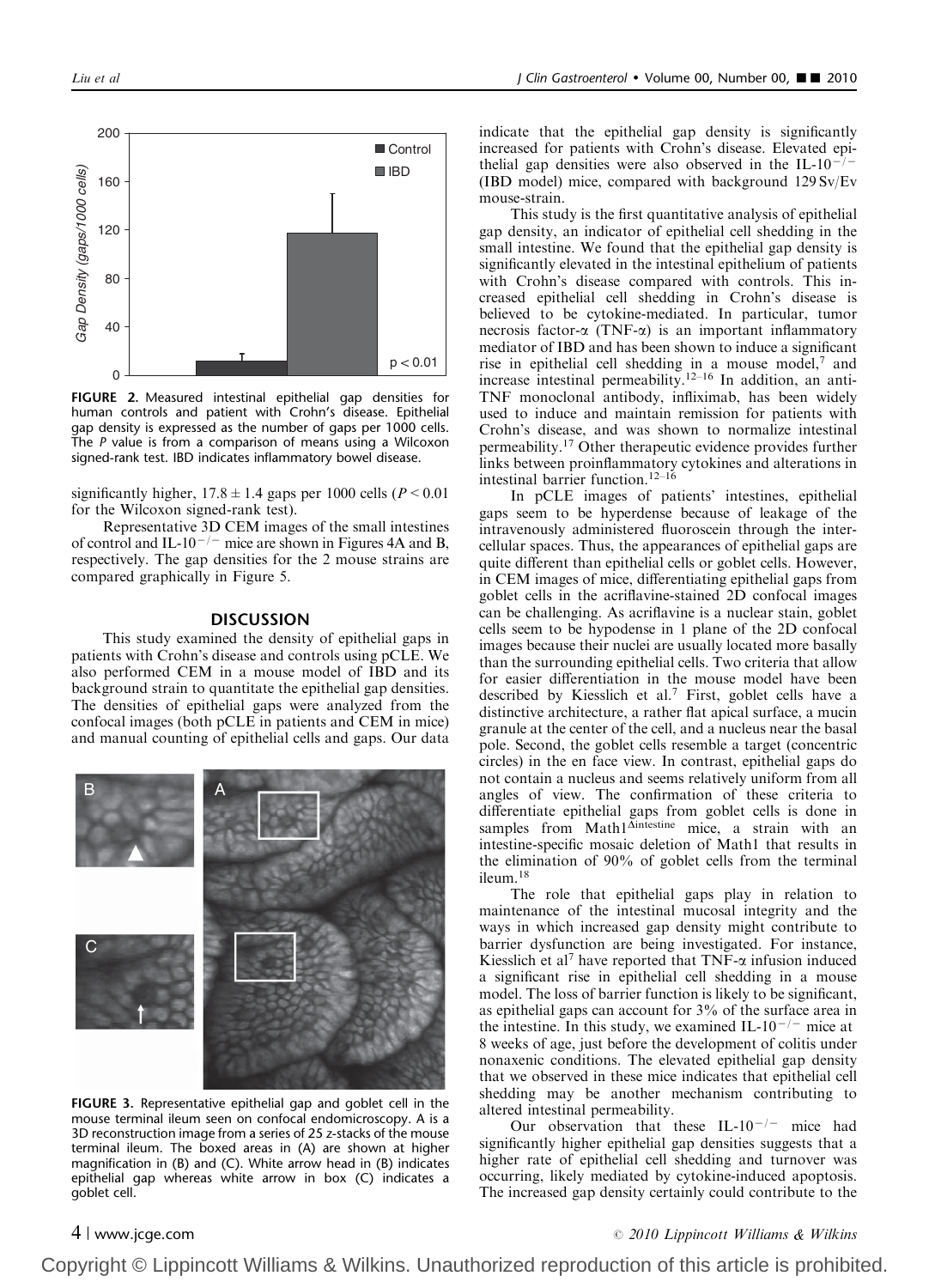

FIGURE 4. A, Representative 3-dimensional (3D) rendered confocal endomicroscopy (CEM) image of the small intestine in control 129 Sv/Ev mice. The white arrow indicates an epithelial gap, with the bar=20  $\mu$ m. B, Representative 3D rendered CEM image of the small intestine in interleukin-10-deficient (IL-10 $^{-/-}$ ) mice (a mouse model of inflammatory bowel disease). The white arrow indicates an epithelial gap, with the bar=20  $\mu$ m.

abnormal intestinal permeability seen in IL- $10^{-/-}$  mice raised under nonaxenic conditions.<sup>10</sup> Future studies are needed to determine the correlation between abnormal epithelial gap density and intestinal permeability and to investigate the role increased epithelial gap density plays in the pathogenesis of IBD.

In our study, we found a less pronounced difference in the epithelial gap density in the mouse model of IBD than in patients with Crohn's disease. This could be due to several factors: first, we performed CEM on the mouse model at an earlier age (8 wk), before the onset of colitis, whereas all the patients with Crohn's disease had endoscopic evidence of colitis. Hence, the patients were further along in the disease course than was the mouse model. Second, IL- $10^{-/-}$  mice do not develop ileitis, whereas patients with Crohn's disease do. Third, the patient population with Crohn's disease is heterogenous, with significant variations in genetic predispositions and environmental exposures, whereas  $IL-10^{-/-}$  mice are all housed in standard housing condition in cages within the same facility. Finally, acriflavine staining may have also contributed to some of the differences in gap density, as areas



FIGURE 5. Measured gap densities for control and interleukin-10-deficient (IL-10<sup>-/-</sup>) mice (mean values  $\pm$  standard error). The P value is from a comparison of means using a Wilcoxon signed-rank test.

without nuclei (hypodense areas) may be more difficult to visualize compared with the appearance of gap stained with intravenous. fluorescein (hyperdense areas).

The main limitation of this study was the relatively small sample size of patients. However, this study was intended to explore the density of epithelial gaps in IBD. We have ongoing clinical studies examining the relationship between epithelial cell shedding, cytokines, and intestinal permeability in patients with Crohn's disease compared with controls.

In conclusion, this study found that epithelial gap density in patients with Crohn's disease is significantly increased over that seen for non-IBD controls. This increased gap density is evidence of increased epithelial cell shedding. We obtained similar results in a mouse model of IBD. It seems likely, given these results, that increased epithelial gap density may contribute to increased intestinal permeability and ultimately, to dysfunction of the intestinal barrier in IBD.

### ACKNOWLEDGMENTS

The authors thank Dr Trevor Stenson and Ms Jody Campeau for performing the mouse CEM experiments. The authors also thank Dr Ralf Kiesslich and Dr Martin Goetz for their diligent teaching of CEM, and for their generous assistance with the design of our mouse experiments.

#### **REFERENCES**

- 1. Montrose MH. The future of GI and liver research: editorial perspectives: I. Visions of epithelial research. Am J Physiol Gastrointest Liver Physiol. 2003;284:G547–G550.
- 2. Clayburgh DR, Shen L, Turner JR. A porous defense: the leaky epithelial barrier in intestinal disease. Lab Invest. 2004;84:282–291.
- 3. Arrieta MC, Bistritz L, Meddings JB. Alterations in intestinal permeability. Gut. 2006;55:1512–1520.
- 4. Garrett WS, Lord GM, Punit S, et al. Communicable ulcerative colitis induced by T-bet deficiency in the innate immune system. Cell. 2007;131:33–45.
- 5. Watson AJ, Chu S, Sieck L, et al. Epithelial barrier function in vivo is sustained despite gaps in epithelial layers. Gastroenterology. 2005;129:902–912.

# $\degree$  2010 Lippincott Williams & Wilkins www.jcge.com | 5